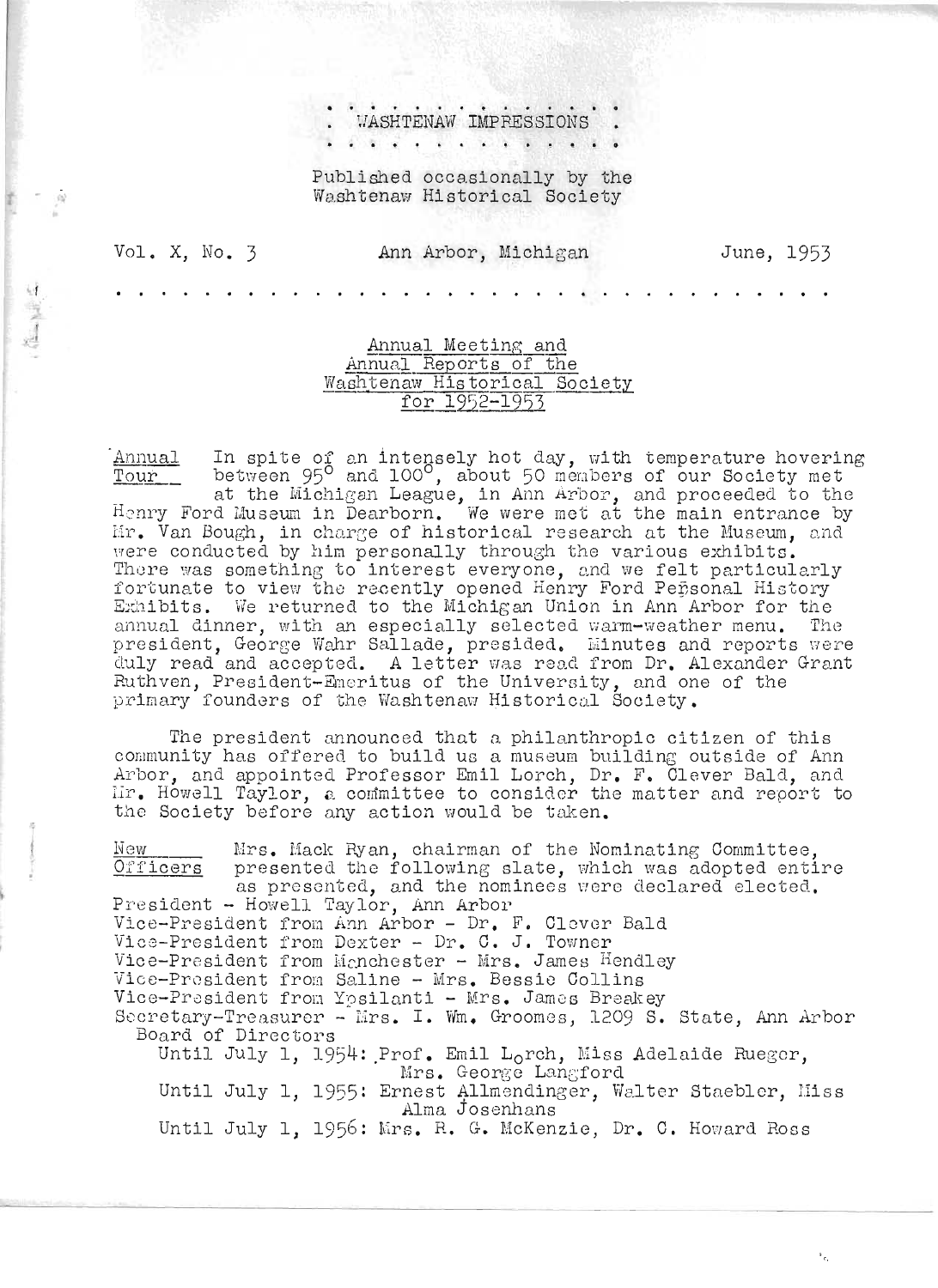## Annual Report of the Secretary for 1952-1953

 $\hat{x}_0^{\lambda}$ 

Another year is hastening to its close and as we face the coming year, it is interesting to look back to review events since  $October$ . We have held 7 meetings prior to today, and the Executive Board has met 3 times in the Rackham Bldg. Our programs have been varied and interesting. The November meeting was held in Clements Library, with Dr. Colton Storm as speaker on the subject  $"1777 - a$  Year of Decision." On December 16, Dr. W. W. Florer chose as his topic "The Effect of the Early Schwabian Settlements on the History of Michigan." In January, members brought interesting relics of the past and told of their history. In February your secretary was ill and no minutes were taken. However, a tape recording was made of Mrs. Howell Taylor's talk on Washtenaw County Women. March brought the opening of the museum in Bach School, with a playlet on the naming of Ann Arbor, by Slauson School children under the supervision of Mr. Oakes. April saw a social meeting with a dinner for the 17 ladies from the Junior Auxiliary of the Detroit Historical Society, at the Michigan Union, and a tea in Rackham Bldg. following a fashion show of historic costumes. In May Dr. Arthur Pound delightfully entertained us with tales of the Campus Fifty Years Ago.

A great deal of credit for a most successful year goes to Mr. Howell Taylor, who engineered the opening of the museum as well as shouldering most of the responsibility of the style show. Our thanks also go to Miss Adelaide Rueger and her committee who had charge of the refreshments at the opening of the museum, and to Mrs. Nathalie Wahr Sallade for the lovely spring flowers on the refreshment table. Our thanks also go to Mrs. R. E. Spokes, who so ably managed the dinner for the style show at the Union. She not only presented the flowers and tapers for the table, but also presented each of our 17 guests with beautiful corsages from the florist.

Financially speaking, we are still ahead by  $0.60.43$  in our general fund with only  $$1.00$  dues for active members, and  $$5.00$  for sustaining members. Our Life Membership Fund (to provide a home for our collections in the future) started the year with C1762.67. We have added to our honored roll of Life members: Miss Ellen Bach, Mr. and Mrs. C. Victor Wurster, Miss Cornelia Copeland, Mr. Carl Feiner, and the Hisses Cary and Susan Speechly.

Death has taken from us a rather heavy toll this year, 12 in all. Mr. Emory Skarshaug, Mr. Franl: Hepler, Hrs. Louise Davidson, Mrs. B. B. Cannon, Mrs. C. H. Cooley, Mr. Ernest Chapelle, Mrs. Victor s. B. Cannon, mrs. C. n. Cooley, mr. Ernest chapelle, nrs. victor<br>Wurster and Mrs. Martha Elliott (life members), lirs. Ruth Buchanan (Honorary member), Mr. George Chalmers, Mrs. B. F. Burtless (Director from Manchester for several years), and Mrs. Edward Everett. We shall keep them in lasting memory.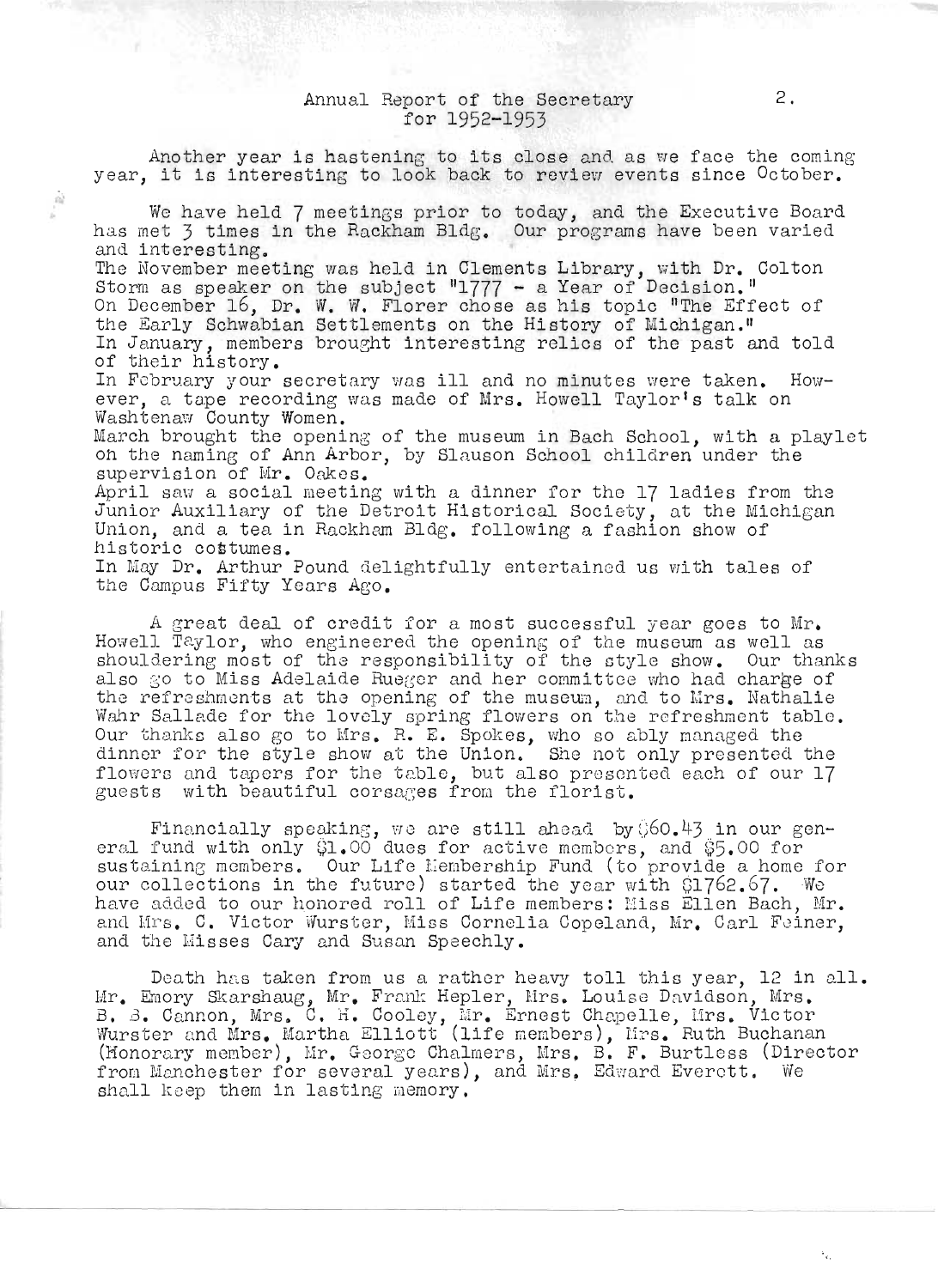Our membership list has had a checkered career. At our Annual meeting last year we had 400 members. Thirty-five have beon lost by resignation and removal from the county, and 12 lost by ost by resignation and removal from the county, and iz lost by<br>leath - a total loss of 47. We have added 43 new members. leaving a net - a total loss of 47. We have added 43 new members, leaving and it was in the same of 4. making our membership as of this date 396. This is the first of 4, making our membership as of this date 390. This is<br>he first time in the six years I have served as secretary of the ne iirst time in the six years I have served as secretary of the<br>Society that I have reported a membership loss at the annual meeting.

n)

To date, 17 have failed to pay their dues since July 1, 1951. Our Constitution states that members who are in arrears for two years ur constitution states that members who are in arrears for two years<br>ust be dropped from membership. I have written personal letters to ust be dropped from membership. I have written personal letters to<br>11 those in arrears, and several have responded with checks. I am hoping that when July 1, 1953, comes there will be no one who has forfeited his membership. There are 75 who have not paid 1953 dues, but 60 have paid ahead for 1954, and 10 for 1955.

If there is cause for regret in our record, it is that so few ~embers avail thomselves of the privilege of attending our meetings. Won't each of you help by bringing others with you when you attend? We have splendid speakers, and some of the finest members to be found in any organization. Let<sup>1</sup>s share them with others.

> Respectfully submitted, Katherine S. Groomes, Secretary

| General Fund                                             |
|----------------------------------------------------------|
| $\ldots$ $\frac{6}{228}$ . 24<br>Balance, July 1, 1952.  |
| Receipts for year 1952-1953:                             |
| \$445.00<br>Dues. $\ldots$                               |
| Interest from Bank<br>3.21                               |
| 1.00<br>Postage from 2 members                           |
| 96.00<br>Dinner, 1952 Monroe trip                        |
| Dinner, 1953 Union style show<br>51.00                   |
| Tea at Rackham<br>29.05                                  |
| \$625.26<br>Total for year                               |
| Expenditures:                                            |
| Washtenaw Impressions. \$91.35                           |
| Dinner at Monroe<br>9a.50                                |
| 78.74<br>Style show dinner at M. Union                   |
| 6.20<br>Refreshments at museum opening                   |
| Trucking to museum at Bach School<br>120.01              |
| 7.21<br>Locks for museum                                 |
| 20.06<br>Tea at Rackham                                  |
| Tape recording of Taylor paper<br>3.33                   |
| 34.37<br>Insurance on collections (1 yr.)                |
| 19.06<br>Maps and story, Monroe trip                     |
| Cards for 6 meetings (printing & post) 64.63             |
| Secretary's supplies (incl. postage) 23.37               |
| Mich, State Historical Soc. dues ___<br>5.00             |
| Total for year 564.83                                    |
| 60.43                                                    |
| \$288.<br>Total cash to date in General Fund. $\ldots$ , |

Annual Report of the Treasurer for 1952-1953